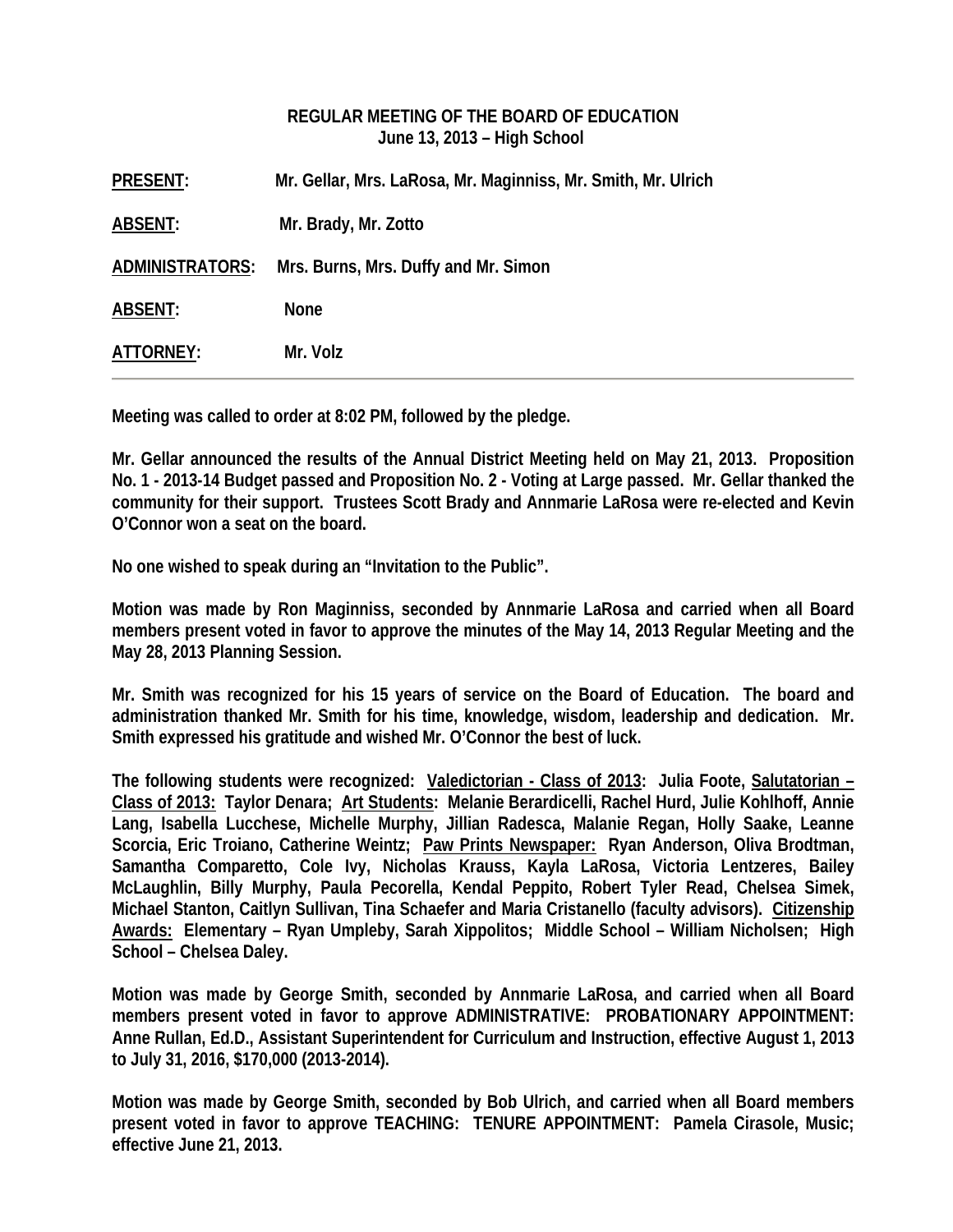**Motion was made by George Smith, seconded by Annmarie LaRosa, and carried when all Board members present voted in favor to approve TEACHING: TENURE APPOINTMENT: Amanda Eichen, Guidance; effective August 23, 2013.** 

**Motion was made by George Smith, seconded by Annmarie LaRosa, and carried when all Board members present voted in favor to approve TEACHING: TENURE APPOINTMENT: Dennis Pope, Technology; William Willis, Music, effective September 1, 2013.** 

**Motion was made by Bob Ulrich, seconded by Ron Maginniss, and carried when all Board members present voted in favor to approve TEACHING: TENURE APPOINTMENT: Maureen Umstatter, Special Education, effective August 29, 2013.** 

**Motion was made by George Smith, seconded by Bob Ulrich, and carried when all Board members present voted in favor to approve TEACHING: PROBATIONARY APPOINTMENT: Melissa Barone, Counseling, effective August 21, 2013 to August 20, 2014 (Udall; Step 44; replacing Claudia Ramey {retiring})** 

**Motion was made by Ron Maginniss, seconded by Annmarie LaRosa, and carried when all Board members present voted in favor to approve CLASSIFIED (CIVIL SERVICE): RESIGNATION: Lisa Baynon, Internal Claims Auditor (District Office) effective June 30, 2013.** 

**Motion was made by Bob Ulrich, seconded by Ron Maginniss, and carried when all Board members present voted in favor to approve CLASSIFIED (CIVIL SERVICE): RESIGNATION: Kathleen Mosher, Part-Time Food Service Worker (Beach Street) effective June 21, 2013.** 

**Motion was made by Bob Ulrich, seconded by Annmarie LaRosa, and carried when all Board members present voted in favor to approve CLASSIFIED (CIVIL SERVICE): RESIGNATION: Patricia Reimer, School Nurse, effective April 25, 2013.** 

**Motion was made by Ron Maginniss, seconded by Bob Ulrich, and carried when all Board members present voted in favor to approve CLASSIFIED (CIVIL SERVICE): RETIREMENT: Theresa Cangiano, School Attendance Aide (High School) effective June 30, 2013.** 

**Motion was made by George Smith, seconded by Annmarie LaRosa, and carried when all Board members present voted in favor to approve CLASSIFIED (CIVIL SERVICE): RECALL: Tana Patti, Senior Clerk Typist (10 month) High School, effective July 1, 2013.** 

**Motion was made by Ron Maginniss, seconded by Annmarie LaRosa, and carried when all Board members present voted in favor to approve CLASSIFIED (CIVIL SERVICE): PART-TIME APPOINTMENT: Patricia Plompen, Claims Auditor, effective July 1, 2013 (\$12,000; replacing L. Baynon {resigned})** 

**Motion was made by Bob Ulrich, seconded by Ron Maginniss, and carried when all Board members present voted in favor to approve CLASSIFIED (CIVIL SERVICE): PERMANENT APPOINTMENT: Sharon D'Agostino, School Nurse (Our Lady of Lourdes), effective April 25, 2013.**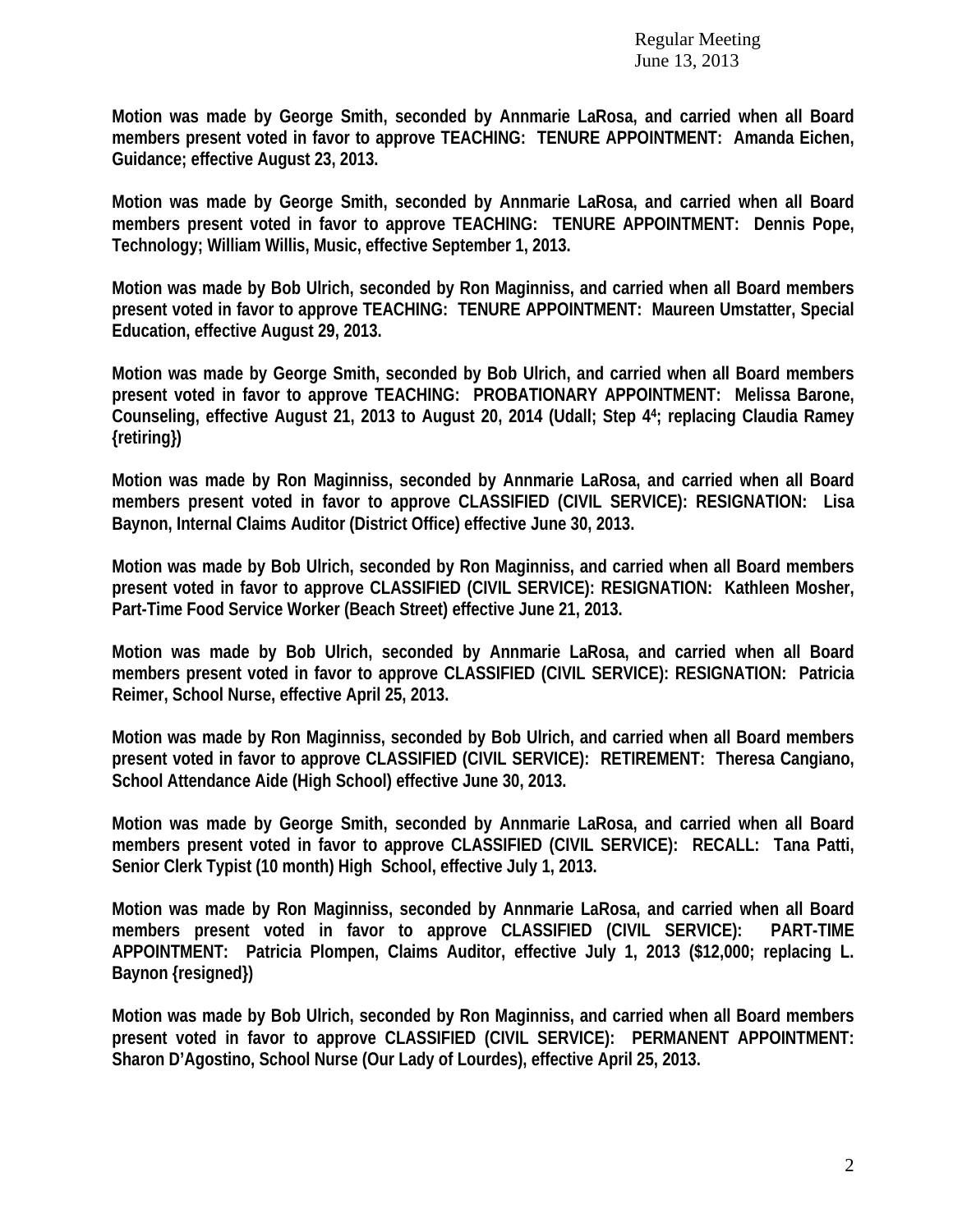**Motion was made by Bob Ulrich, seconded by Annmarie LaRosa, and carried when all Board members present voted in favor to approve CLASSIFIED (CIVIL SERVICE): AMEND APPOINTMENT: Rich Kelly, Temporary Chief Custodian, effective August 5, 2013 through August 30, 2013 (Step 6; District Wide)** 

**Motion was made by Ron Maginniss, seconded by Annmarie LaRosa, and carried when all Board members present voted in favor to approve CLASSIFIED (CIVIL SERVICE): SUBSTITUTE SPECIAL ED AIDE: (All effective September 9, 2013): Susan Aronson, Lorna Beck, June Belyski, Lori Brites, Susan Buckley, Rosaria Carusillo, Carol Ann Caruso, Patricia Cinquemani, Fran Couillard, Suzanne DeLange, Jennifer Fortune, Debra Harrell, Donna Iracane, Ellen Kazemier, JoAnn Kickel, Veronica Lynch, Theresa Macario, Linda Massaro, Diane McKeon, Susan Micucci, Donna Moran, Joann Ogrodnik, Theresa Ohrablo, Mary Catherine Piccinini, Gina Prybyzerski, Maureen Rendino, Georgiana Ruotolo, Lisa Saake, Kim Santangelo, Jacqueline Sarle, Jodi Schwartz, Kim Smith, Diane Vargas, Michele Varley, Marie Vizzini, Laura Weisbecker, Rose White.** 

**Motion was made by Bob Ulrich, seconded by George Smith, and carried when all Board members present voted in favor to approve CLASSIFIED (CIVIL SERVICE): SUBSTITUTE GUARD: \*Nicholas Paccione, effective June 21, 2013.** 

**Motion was made by Ron Maginniss, seconded by Bob Ulrich, and carried when all Board members present voted in favor to approve OTHER: DRIVER EDUCATION COORDINATOR 2013-2014: Patricia Morgigno, Coordinator - \$5,000; Lori Pastore, Secretary - \$3,672.** 

**Motion was made by Bob Ulrich, seconded by Ron Maginniss, and carried when all Board members present voted in favor to approve OTHER: SUMMER 2013 ENRICHMENT INSTRUCTORS: Denise Campasano, \$550.00; Lorrie Clifford, \$550.00; Ed Ermanovics, \$825.00; Jennifer Fraglia, \$550.00; Joanne LaDuca, \$550.00; Brenda Mayo, \$550.00; Tim Probert, \$550.00; Lila Schmidt, \$550.00; Bobby Watts, \$550.00.** 

**Motion was made by George Smith, seconded by Bob Ulrich, and carried when all Board members present voted in favor to approve OTHER: SUMMER RECREATION CAMP 2013: John Mullins, Director, \$65.00 per hour; Tim Horan, Assistant Director, \$60.00 per hour; John Denninger, Lead Counselor, \$27.00 per hour; Susan Burke, Clerical Support, \$25.00 per hour; Maria McAllister, Nurse, \$25.00. Summer Recreation Camp Counselors (\$10-\$12 per hour): Tyler Bell, Nicole Blair, Connor Braddish, Kevin Braddish, Colleen Burke, Alex Camesas, Alex Chirichella, Toniann Cintorino, Becky Coleman, Shannon Coleman, Caitlin Cosentino, Devan Crimi, Brook DiPalma, Paige Engeldrum, Blair Engeldrum, Kevin Flaherty, Kevin Federico, Christian Gonzalez, Lorraine Hodgson, Brooke Kerrigan, Danny Lyons, Lindsey Lyons, Maxine Mall, Tommy McKeon, Casey Michaelis, Steven O'Connor, Ariana Pietaro, Joshua Tonn, Gillian Trommer, Erin Tyrie, Brittany Walsh, Terence Wilkinson, Nicholas Zotto.** 

**Motion was made by Bob Ulrich, seconded by Annmarie LaRosa, and carried when all Board members present voted in favor to approve OTHER: INSTRUCTIONAL SWIM SUMMER CAMP 2013: Karen Storan, Supervisor, \$40 per hour. Instructional Swim Summer Camp Lifeguards (\$10 per hour): Ashley Carter, Kristina Conste, Caitlin Cosentino, Angelia Crisci, Ryan DeRosa, Kimberly Fazio, Kelly Matthes, Kaleighan Mills, Alyssa Pfaffe, Kelsey Raschke, Bridget Whalen.** 

**\*Conditional pending fingerprint clearance**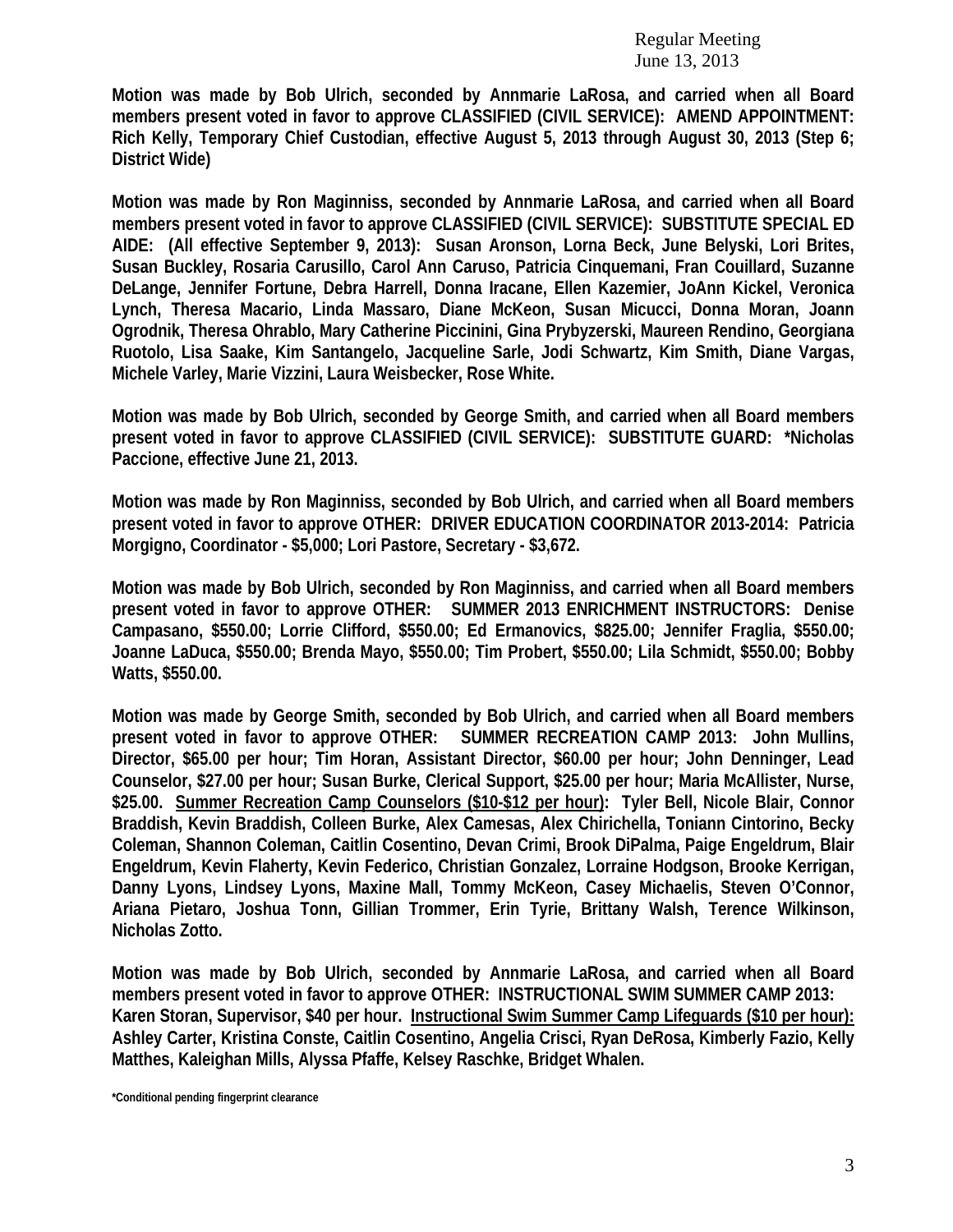**Motion was made by George Smith, seconded by Bob Ulrich, and carried when all Board members present voted in favor to approve OTHER: GYMNASTICS SUMMER CAMP 2013: Karen Storan, Director, \$53.59 per hour; Vanessa Lillis, Director, \$53.59. Gymnastics Summer Camp Counselors: Kailey Lyons, \$13 per hour; Kristen Stadtlander, \$10 per hour; Jessica Lutrario, \$10 per hour; Kimberly Fazio, \$10 per hour; Amanda Pollock, \$9 per hour; Allison Heaphy, \$9 per hour; Brittany Balletta, \$7 per hour; Lauren Coll, \$7 per hour; Kelly Heaphy, Volunteer-Community Service; Sam Armetta, Volunteer-Community Service; Hanna Battaglini, Volunteer-Community Service; Caitlin Leibman, Volunteer-Community Service; Courtney VonBraunsberg, Volunteer-Community Service.** 

**Motion was made by Bob Ulrich, seconded by George Smith, and carried when all Board members present voted in favor to approve OTHER: CAMP ADVENTURE SUMMER CAMP 2013: Brian Cameron, Director, \$53.59 per hour; James Klimkoski, Director, \$53.59 per hour.** 

**CURRICULUM UPDATE: Mrs. Burns informed the audience that the middle schools and high school are immersed in Regents and final exams. The last day of school is Friday, June 21st. Four Udall teachers have been awarded a mini grant from the Library of Congress. Elementary teachers will be revising report cards this summer to align the indicators with the Common Core State Standards. The building Site Based Teams met this past week. Safety issues and other matters, including ways to enhance the parent-school relationship, were discussed.** 

### **REPORT OF BOARD COMMITTEES:**

**Finance: Ron Maginniss reported on the meeting that was held on 6/11/13. Some of the items reviewed were the treasurer's report, payroll summary report, financial statements for the month of April, internal claims audit report, system manager audit trail, budget transfers and warrants. Surplus equipment, donations, bids and two resolutions were also discussed.** 

**Buildings and Grounds: George Smith reported on the meeting that was held on 6/11/13. Some of the topics discussed were the successful athletic season regarding fields and complex maintenance, the effects of bad weather on the fields and unauthorized usage of fields. Other items discussed were Relay for Life at the High School, preparing for summer camps, interior ceiling, AC units, parking lot, preparations for Graduation. Mr. Smith thanked Luanne Dunn for doing a great job raising revenue for rental of auditoriums, etc. Mr. Ulrich thanked James Bosse for his efforts regarding relay for life \$58,975 has been raised.** 

**Committee on Special Education/Preschool: Ron Maginniss reported on the meeting that was held on 6/11/13. Annual reviews are completed and IEP's will be mailed shortly.** 

**Bullying Awareness Committee: Dan Marquardt reported on the meeting that was held 6/10/13. There is now a link on the school website which includes the minutes of meetings and resources for parents. He thanked Joanne LaDuca for her help in setting this up. The committee also discussed their goals for next year.** 

**The Treasurer's Report for April 2013 was presented. Beginning balance as of March 31, 2013 \$37,270,723.15 ending balance as of April 30, 2013 - \$30,963,321.02.** 

**Motion was made by Bob Ulrich, seconded by Ron Maginniss, and carried when all Board members present voted in favor to approve budget transfers numbered 3086 to 3088 for the 2012-2013 school year.**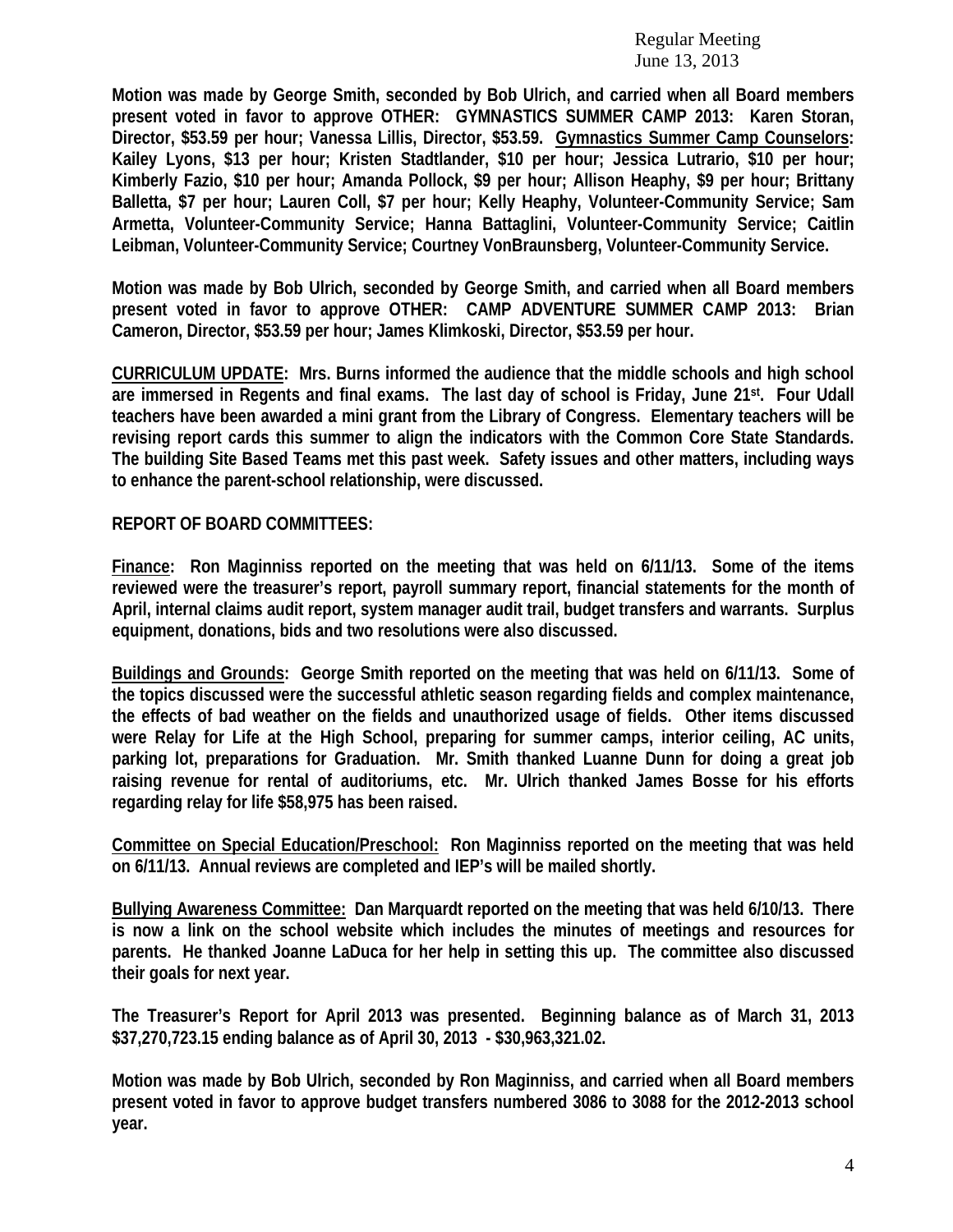**Motion was made by Bob Ulrich, seconded by Annmarie LaRosa, and carried when all Board members present voted in favor to approve the following Bids: Sheet Music and Instructional Material, Printing, Refuse Removal, Gasoline for District Vehicles, Refrigeration Repair and Service, Electrical Repair and Services, Heating, Ventilation and Air Conditioning, Boiler Maintenance, Gates and Chain Link Fencing, Roof Repair, Athletic Equipment Reconditioning, Athletic Uniforms, Automotive, Truck and Bus Supplies.** 

**Motion was made by Annmarie La Rosa, seconded by Ron Maginniss, and carried when all Board members present voted in favor to approve the following donations: P.J. Bellew - Ahold Financial/Stop& Shop in the amount of \$2,283.30; High School – Jostens, Inc. in the amount of \$500.00.** 

**Motion was made by Bob Ulrich, seconded by George Smith, and carried when all Board members present voted in favor to approve the following Health Service Contract for the 2012-13 school year with South Huntington UFSD in the amount of \$23,605.14.** 

**Motion was made by Annmarie LaRosa, seconded by Ron Maginniss, and carried when all Board members present voted in favor to approve the declaration of surplus items: Two dot matrix printers; paper hole drill; postage scale; dehumidifier; file cabinet; three typewriters and 400 Coach Math workbooks.** 

**Motion was made by Bob Ulrich, seconded by George Smith, and carried when all Board members present voted in favor to approve Resolution to bid jointly on Food Service Commodities, Food and Food Service Supplies for the 2013-2014 school year.** 

**Motion was made by Bob Ulrich, seconded by Ron Maginniss, and carried when all Board members present voted in favor to approve Resolution for Breakfast Program Exemption for the 2013-2014 school year.** 

**Motion was made by Ron Maginniss, seconded by Annmarie LaRosa, and carried when all Board members present voted in favor to approve Service Agreement for Joseph Nicolosi/Security Coordinator for the 2013-14 school year, \$40,509.** 

**Motion was made by Ron Maginniss, seconded by Bob Ulrich, and carried when all Board members present voted in favor to approve Service Agreement with Smartweb, Inc., \$132,000.** 

#### **PRESIDENT'S REPORT:**

**Motion was made by George Smith, seconded by Bob Ulrich, and carried when all Board members present voted in favor on the acceptance of the results of the Annual District Meeting held on May 21, 2013.** 

**Motion was made by George Smith, seconded by Bob Ulrich, and carried when all Board members present voted in favor to approve contracts for Labor Counsel Services, \$40,500 annual rate and General Counsel Services, \$51,500 annual rate. Litigation services \$235 per hour for attorney and \$115.00 per hour/paralegal.**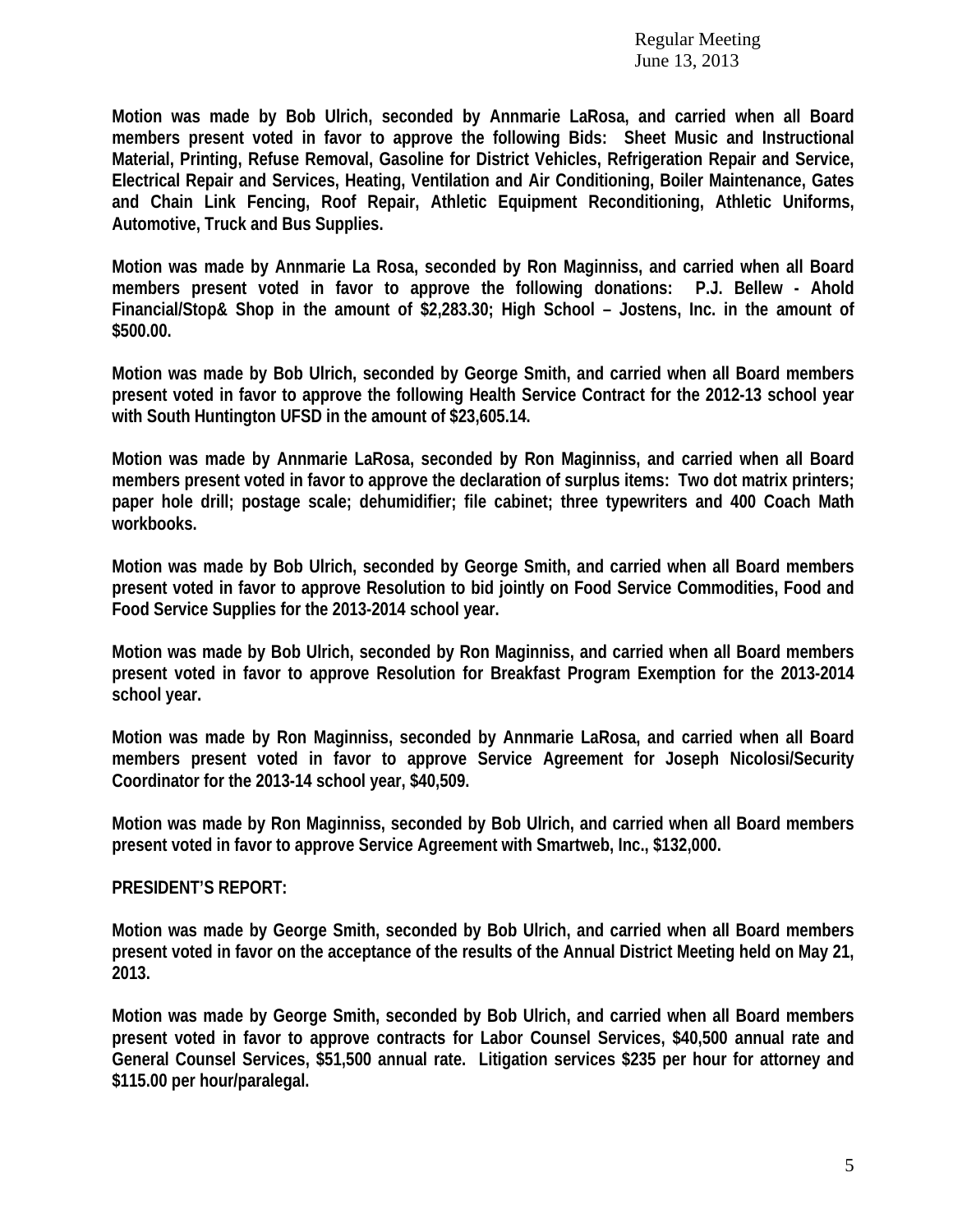**Motion was made by Ron Maginnniss, seconded by Bob Ulrich, and carried when all Board, members present, except Annmarie LaRosa who abstained from voting, voted in favor to approve South Shore Children's Center of West Islip lease.** 

**The errors in the lease have been corrected, South Shore Children's Center of West Islip changed some of the classrooms they are renting and the security deposit has been received.** 

## **SUPERINTENDENT'S REPORT:**

**Graduation – Saturday, June 22, 2013.** 

**The following residents wished to speak during an "Invitation to the Public" - Mr. Peter Quinn, Mrs. Catherine Artusa, Mrs. Doreen Hantzschel and Mrs. Catherine Adam.** 

**Peter Quinn, 675 Tanglewood Drive, West Islip – Mr. Quinn spoke about the district's past and current financial matters. He had concerns about raises for administrators and how this harms the district due to pension costs. Mr. Quinn also felt that Mr. Simon's contract should not be extended until October 1st. Mr. Gellar informed Mr. Quinn that the contract was not extended; he had a two year contract and that Mr. Simon made the decision to retire.** 

**Catherine Artusa, 574 Peter Paul Avenue, West Islip – Mrs. Artusa asked if the positions being tabled had to do with the furlough and Mr. Gellar responded absolutely not, these cuts were decided during the budget process. She also had concerns regarding class size and if they will remain the same. Mr. Simon told her they would be the same as decided in the budget. She also wanted to know where the district stood regarding the furlough days. Mr. Gellar told her the district is going forward with the furlough and the days will have to be negotiated. Mrs. Artusa also asked about training for aides for next year and Mr. Simon informed her that the district would be working with the aides during Superintendent Conference Days.** 

**Doreen Hantzschel, 1129, Jefferson Avenue, West Islip - Mrs. Hantzschel spoke about the benefits of the Wilson Reading Program and has advocated for this program to the board and administration for many years. Members of the board informed Mrs. Hantzschel that Mrs. Burns is the expert in this area and it is her job to decide what programs are appropriate.** 

**Catherine Adam, 132 Anchorage Drive, West Islip – Mrs. Adam had concerns regarding the school report card and one school did not make progress due to issues with curriculum. Mrs. Adam also wanted to know the district policy regarding teachers being pulled from class to assist on field trips. Mrs. Burns responded that there was not a policy on this but that every attempt is made not to pull teachers from class. Mrs. Adam also asked about the professional staff's ability to interpret data from assessment tests. Mrs. Burns replied that there will be training for staff during curriculum administrative council.** 

**Motion was made by Name, seconded by Name, and carried when all Board members present voted in favor to adjourn to Executive Session at 9:30 PM for the purpose of discussing personnel, negotiations, and/or litigation.** 

**Meeting reconvened at 10:38 PM on motion by George Smith, seconded by Bob Ulrich and carried when all Board members present voted in favor.**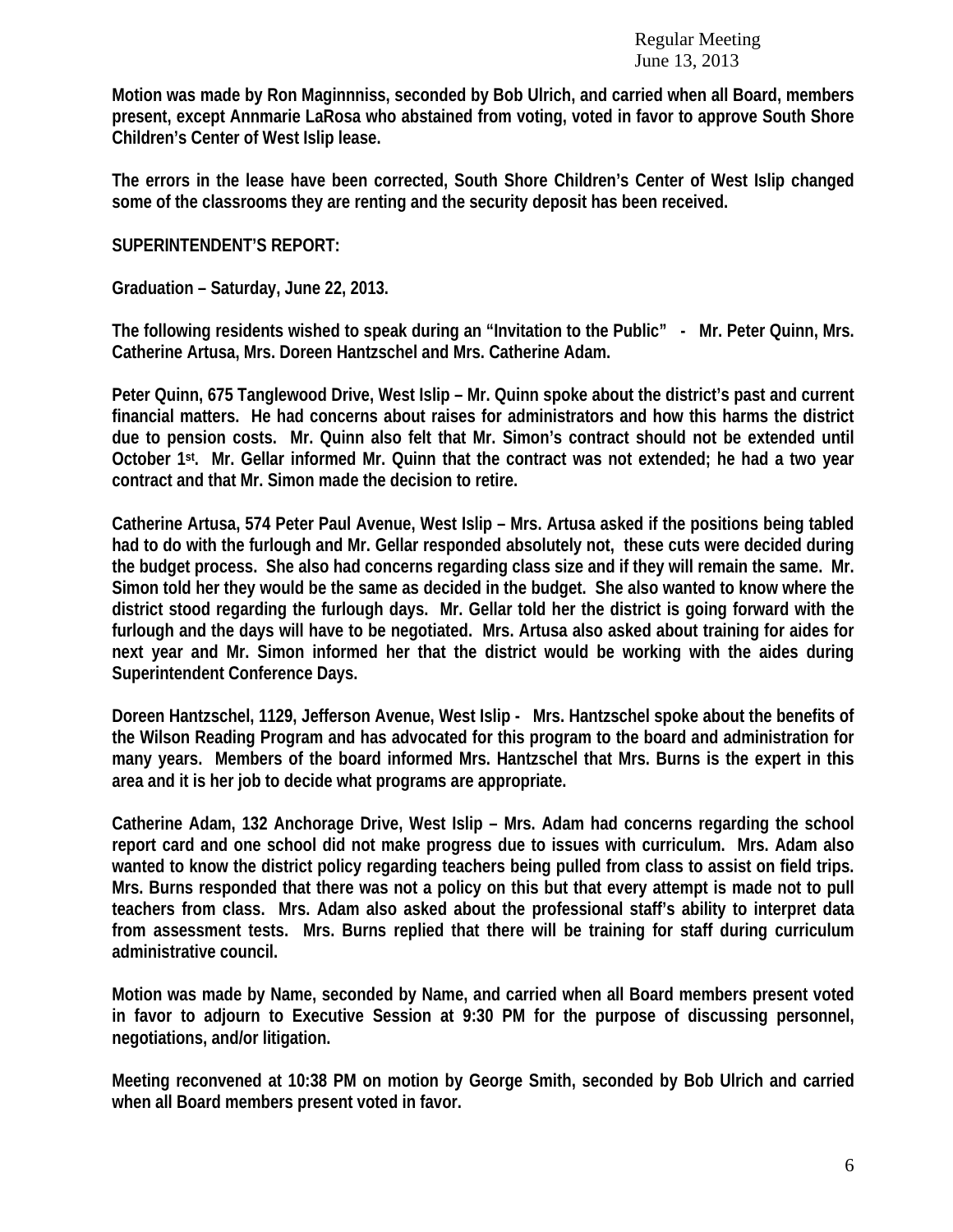**Motion was made by Bob Ulrich, seconded by George Smith, and carried when all Board members present voted in favor to approve Divine Rhythms Dance, Inc., subject to contract revision.** 

**Motion was made by Annmarie LaRosa, seconded by Ron Maginniss, and carried when all Board members present voted in favor to approve the following resolution:** 

## **Abolishment of Positions**

*Be it resolved, that upon the recommendation of the Superintendent of Schools, effective June 30, 2013***, professional positions in the West Islip Public School District be abolished in the Art area (1 full-time position, 1 part-time .9), the Business area (1 position), the Elementary area (7 positions including WISE-Challenge), the English area (2 positions), the Family & Consumer Science area (2 positions), the Music area (1 position), the Physical Education area (1 full-time position, 1 part-time .7), the Science area (2 positions), the Social Studies area (1 part-time .7) and the World Language area (2 full-time positions, 1 part-time position .6) of classification***. The following employees will be terminated, effective June 30, 2013, according to applicable provisions of law:* 

 **George Botsch, Physical Education {.7} Joanne Macrelli, Business Pamela Cirasole, Music Michelle Mattia, World Language {.6} Brian Daniels, Science Nancy Silvestrini, FACS Ann Hecht, FACS Joseph Sparaco Barbara Krollage, English Timothy VanWyen, Art {.9} Edward Jablonski, Social Studies {.7}** 

**Motion was made by Ron Maginniss, seconded by Bob Ulrich, and carried when all Board members present voted in favor to approve TEACHING: PART-TIME APPOINTMENT: Kristyna Acerno, Technology Integration Specialist (.8) {District-wide} effective September 3, 2013 – June 30, 2014 (Step 67 {pro-rated at .8}); Brian Daniels, Science (.8) effective September 3, 2013 – June 30, 2014 (Step 85 {pro-rated at ,8}); Ann Hecht, Family & Consumer Sciences (.8), effective September 3, 2013 – June 30, 2014 (Step 83 {pro-rated at .8}); Joanne Macrelli, Business (.6), effective September 3, 2013 – June 30, 2014 (Step 64 {pro-rated at .6}); Shanan Mauro, Health (.6), effective September 3, 2013 – June 30, 2014 (Step 85 {pro-rated at .6}); Timothy VanWyen, Art (.6); effective September 3, 2013 – June 30, 2014 (Step 104 {pro-rated at .6}).** 

**Motion was made by Ron Maginniss, seconded by Bob Ulrich, and carried when all Board members present voted in favor to approve TEACHING: REGULAR SUBSTITUTES: Kevin McLoughlin, Elementary; effective September 3, 2013 – June 30, 2014 (Step 149 replacing Healther Gallo {Child Rearing LoA 2013-14}); Edward Jablonski, Social Studies; effective September 3, 2013 – June 30, 2014 (Step 64 replacing B. Fiorini {Child-Rearing LoA 2013-14}) Barbara Krollage, English effective September 3, 2013 – June 30, 2014 (Step 106 replacing H. Enright {Child-Rearing LoA 2013-14}).** 

**Motion was made by Bob Ulrich, seconded by Ron Maginniss, and carried when all Board members present voted in favor to approve the following salaries for non-represented personnel for 2013-2014:** 

| Maria Bacchi         | \$47,579 |
|----------------------|----------|
| Lisa Baynon          | \$57,689 |
| <b>Vivian Becker</b> | \$53,533 |
| Patricia Denninger   | \$68,281 |
| <b>William Dixon</b> | \$50,265 |